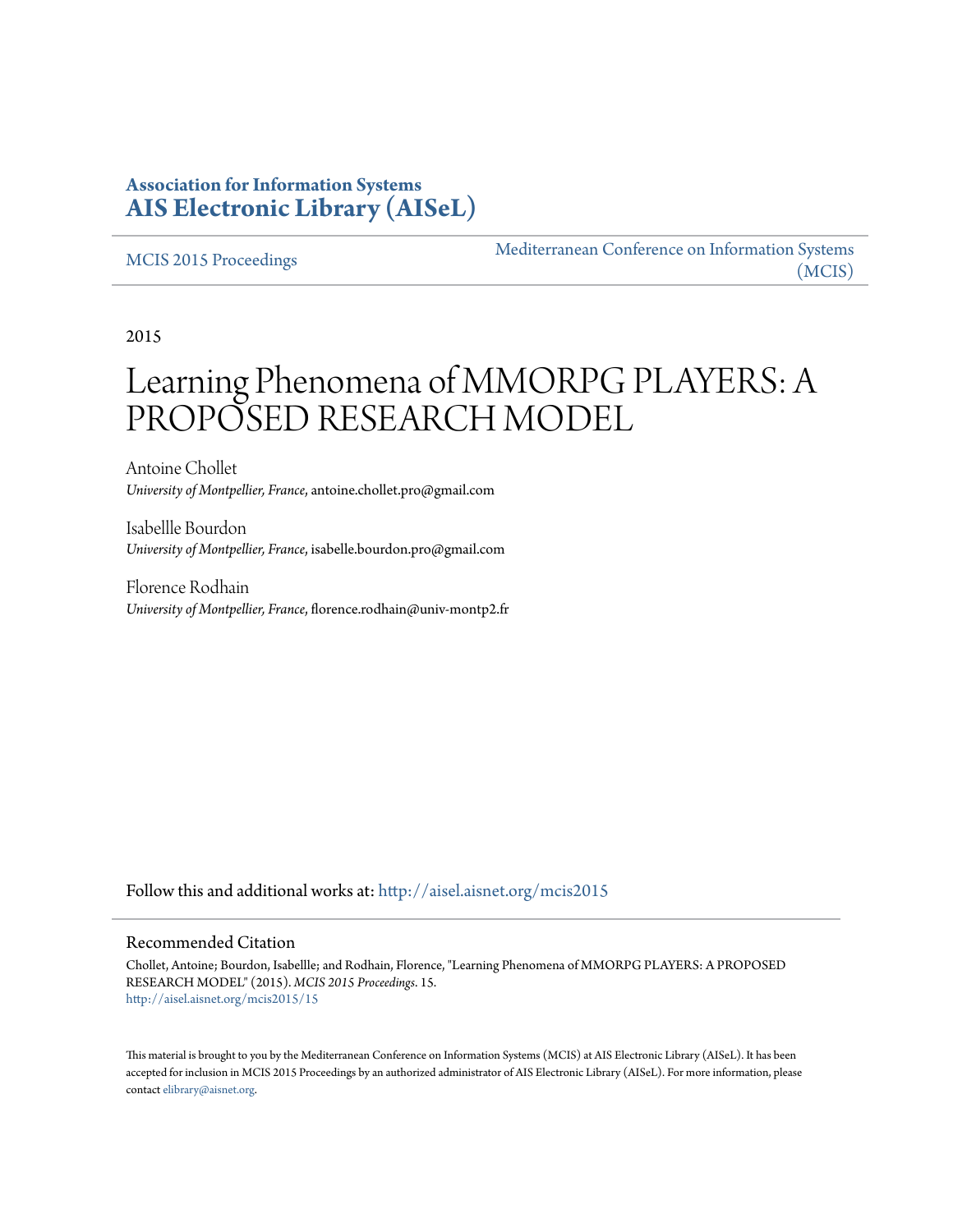# **LEARNING PHENOMENA OF MMORPG PLAYERS: A PROPOSED RESEARCH MODEL**

#### *Research in Progress*

Chollet, Antoine, University of Montpellier, Montpellier, France, antoine.chollet.pro@gmail.com

Bourdon, Isabelle, University of Montpellier, Montpellier, France, isabelle.bourdon.pro@gmail.com

Rodhain, Florence, University of Montpellier, Montpellier, France, florence.rodhain@univ-montp2.fr

#### Abstract

*This research in progress aims to contributing to the already existing knowledge on the phenomena of learning existing in the massively multi-players online role-playing games (MMORPG). The objective is to be able to identify social skills (personality) and professional skills (managerial skills) which the players can develop by playing in MMORPG. A better knowledge of the effects of this technology on the players would allow to know better the consequences on the real life of the players as the recruitment by online games. So, by basing us on learning theories then on a previous qualitative study led with players and old players, we propose a model of research illustrating the influence of the practice of the MMORPG on the player.*

*Keywords: MMORPG, learning, managerial skills, guild, cognitive constructs of the player.*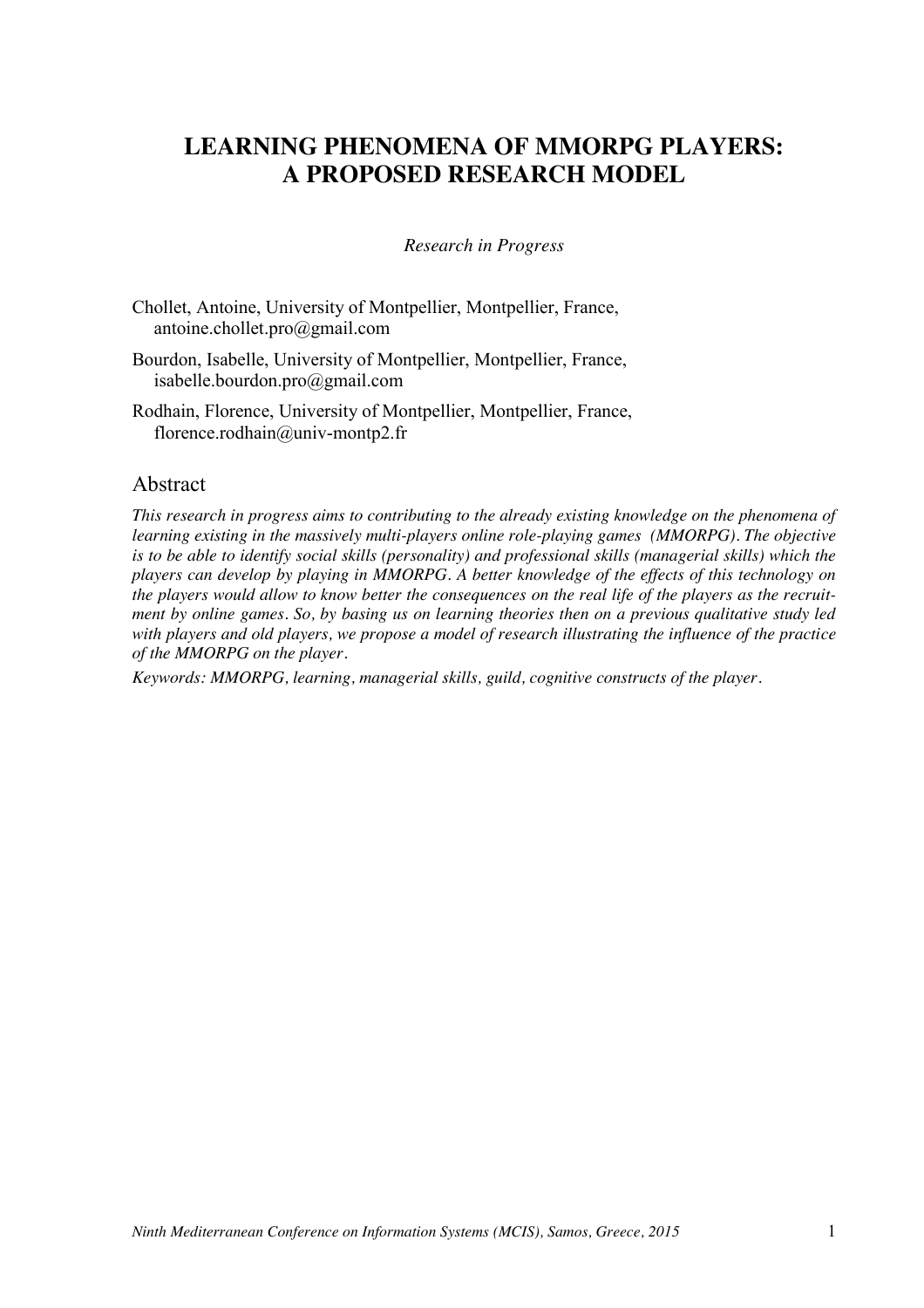## Introduction

MMORPGs (Massively Multiplayer Online Role Playing Game) are role play games mostly multiplayer and were born in the mid-1990s, they were popularized through the game World of Warcraft. The MMORPG market in 2013 weighed almost  $\hat{\mathcal{S}}$  15 billion<sup>1</sup>, or more than 21% of the worldwide turnover of the video game reaching over \$ 70 billion.

Studies on virtual worlds management are numerous (Berente et al. 2011; Chaturvedi et al. 2011; Goel et al. 2011; Suh et al. 2011) and even encouraged (Wasko et al. 2011). Sometimes spending several hours in front of their screens, MMORPG players do not remain passive and can live unique and sometimes unusual gaming experiences such as virtual funeral for a deceased player in real life<sup>2</sup>. In another words, MMORPGs are increasingly the subject of scientific studies on the development of managerial skills such as leadership (Jang and Ryu 2011; Mysirlaki 2011; Mysirlaki and Paraskeva 2012; Nuangjumnonga and Mitomo 2012; Prax 2014). Experiments in Guild (group of players) in MMORPGs also attract the interest of researchers (Kang et al. 2009; Ang and Zaphiris 2010; Zhong 2011) since they are the crossroads of social interactions and exchanges between players. This is also a true virtual organizations where missions can be leaded under the name instance or raid.

In a previous studies of MMORPG players (Chollet et al. 2013), many testimonies were part of a mobilization phenomenon and learning various skills both cognitive and managerial. Based on this evidence, the study currently aims to provide a research model on the learning phenomenon in MMORPGs. This research's objective requires: (1) identification of specific cognitive factors influencing the player to the learning phenomenon, (2) the definition of managerial skills that can be developed through practice MMORPG, (3) the distinction of moderating variables of the learning phenomenon and (4) the existence of a link between virtual life and real life.

To meet these objectives, we present at first the theoretical framework in which this research is in progress. Then, in a second part, we present the methodology adopted before proposing the research model on which is based the results of the qualitative study.

## **1 Theoretical Framework**

1

#### **1.1 Interactions between Society and Technology**

In view of technological determinism, society does not influence the technique (which evolves alone), but the technique itself can influences society (Ellul 1954; Winner 1977; Zuboff 1988; Vinck 1997; Vendramin and Valenduc 2005). However, many past technologies but also present and future are the result of social interactions but also influences the economic, political and social world. This link between hardware and society refers to the work on the sociomateriality (Orlikowski 2010) considering a construction of the item on the dynamics of social life, "*materiality isn't just something you can resume to things" to the material world. "[ . ..] Materiality is imbued with culture, language, imagination, memory. It cannot be reduced to mere objects or pure objectivity"*(Dale 2005, p. 652). This theory is linked to the Social Construction of Technology (SCOT), highlighting the co-construction of nature that occurs between technology and society (Pinch and Bijker 1984).

<sup>1</sup> The Global MMO Games market : payments, intelligence and trends (2013) : http://www.globalcollect.com/the-globalmmo-games-market

<sup>2</sup> Funérailles en ligne pour une joueuse de WoW (2005) : http://www.journaldugamer.com/2005/11/06/funeraille-en-lignepour-une-joueuse-de-wow/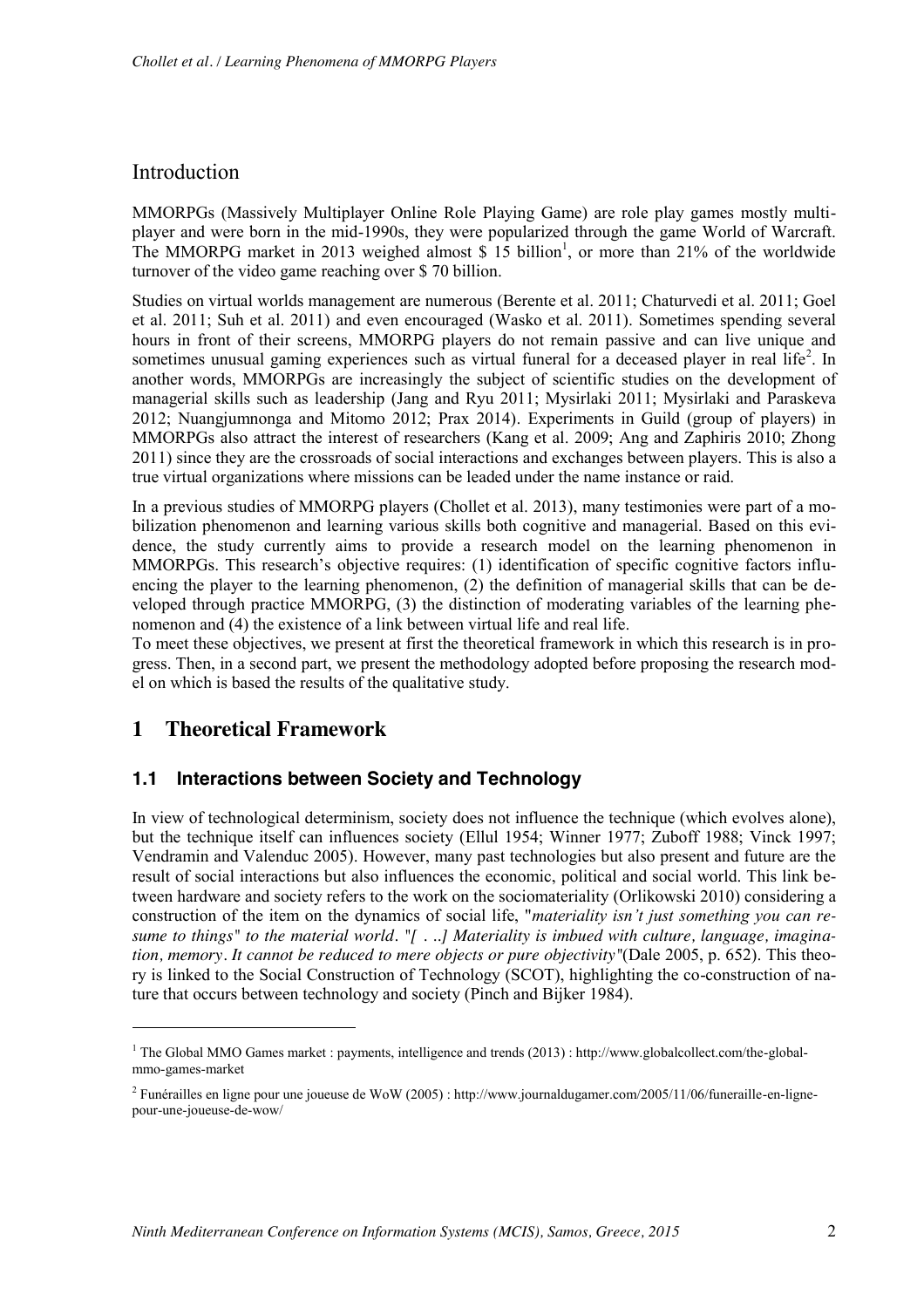## **1.2 Learning in Society via the Technology**

Among the theories of learning, some involve in both learning in society and with technology. Thus, the Social Learning Theory (SLT) (Bandura 1977) emphasizes a learning called "vicarious" which is realized through observation and imitation of physical models, symbolic or imaginary. In addition, through training and group learning, a social facilitation effect is created to improve the performance of the individual. Thus, the SLT emphasizes the importance of the learner's interactions with behavioral, cognitive and environmental factors. Finally, linked to social constructivism and learning theories, the theory Connectivism highlights the contribution of technology in the learning of individuals (Siemens 2005). In other words, the technologies and the current digital age facilitates the linking of individuals and learning, such as learning with a computer only without any physical trainer.

With over 60 years of history (Ichbiah 2009; Cario 2011), the video game technology has evolved so much from a technical point of view (black and white graphics passage to a faithful image synthesis to reality), as a social standpoint (passage of individual game online gambling). Some anecdotes like the Crash of Video Game in 1983 or the transition to 3D with the mid-1990s recall that the video game industry is primarily a flexible technology where innovations but also technological orientation and its use come from both designers as well as players. MMORPGs are thus a contemporary illustration of the previous theories presented above. Our study focuses on the interaction between MMORPG and society via their users in a perspective of social learning. To provide a research model, we conducted an exploratory study and present the different results in terms of literature.

## **2 Research Methodology**

In order to better understand the interaction between technology and MMORPG players, we conducted a qualitative study (Chollet et al. 2013) by semi-structured interview (Wacheux 1996) with 13 players and former players of MMORPG. The topics covered in the interview included: (1) the relationship between the player and the video game technology, (2) the experiences of real-life games and (3) the relationship between the player and his professional life.

The final sample consisted of 9 men and 4 women, aged between 21 to 48 years old. The average age is 31 years old. Out of the 13 individuals, 10 are active and three have stopped MMORPGs. The purpose of this study was to gather the players experiences on MMORPG.

By analyzing the data collected, we conducted a content analysis (Aktouf 1987) in two steps: a thematic analysis and lexical analysis (Fallery and Rodhain 2007). First, a thematic analysis was performed with extraction of verbatim from the corpus of the interviews. A total of 348 categories of verbatim were created and characterized by one or two keywords. A cloud of keywords was carried out to highlight the main themes. To help us, a lexical analysis was performed with the software Alceste. A first analysis with the guild as discriminating variable (if the player belongs or belonged to a guild) has enabled us to bring out four classes with different keywords. The second lexical analysis on the same body but with discriminating variables for individual characteristics, has allowed us to know the profiles assigned to the classes of words. Finally, a reconciliation between the thematic analysis and both lexical analysis was performed (Appendix A). The benefit of this merger is within the confrontation between a thematic manual analysis and automated lexical analysis

## **3 Proposed Research Model**

In order to provide a research model, we rely on previous learning models from literature as well as verbatim excerpts from the qualitative study. Thus, we address first the MMORPG as a learning vector, then the factors of the internal condition in the player before identifying the managerial skills that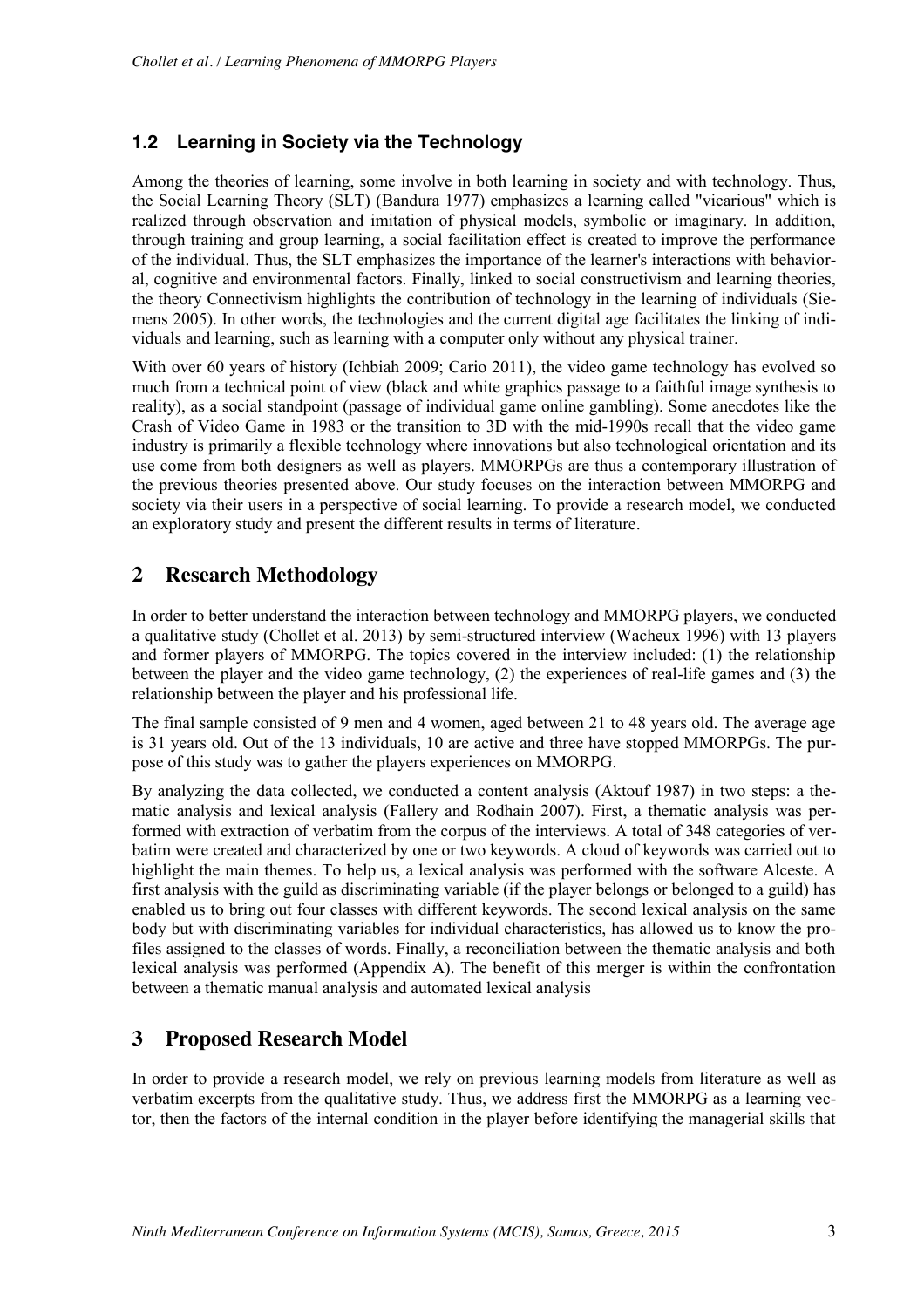can be developed. Finally, we identify moderating factors and influence on the life and work of the player before proposing the research model.

## **3.1 MMORPG are like Learning Vector in the Player**

The study shows first a very ancient complicity between the player and video games, *"it can be said that video games have punctuated my life since I was little".* For most interviewed players, video games allowed them to grow and have interests and cultural references related to gaming area, *"all my references and my interests [...] gravitate to it and were defined by video games I played when I was a kid".* The realization of this development with video games and therefore MMORPG illustrate both on the development of the player in his personal life, professional life and also digital or virtual life. This form of learning via technology is reminiscent of the foundations of connectivism, an emerging paradigm in learning theory (Kop and Hill 2008; Bell 2010). Literature already offers several models of research around learning and integrates both the social dimension and the characteristics of the user and the media.

#### 3.1.1 The General Learning Model in Video Games

Inspired by the work of Bandura on social learning (Bandura 1977, 1991), the General Learning Model (GLM) (Appendix B) by Buckley & Anderson (2006) was designed for the media game video and says that learning through the media is a continuous cycle of interaction. First personal variables such as attitudes, beliefs, past experiences, emotions and behavioral tendencies and situational variables characterized by the media itself influences the internal state of the player on three levels: cognition (patterns, attitudes), affect (mood, emotions and behavior) and the psychological awakening of the player (excitement, encouragement, encouragement). The personal and situational variables are grouped under the term "gaming". Finally, the internal condition of the player in turn influences the assessment, decision-making and behavior as a learning phenomenon occurs by the player within the game. These learning situations will end the cycle influencing personal and situational variables. According to the authors: *"People can learn many complex behaviors, attitudes, expectations, beliefs and perception patterns through observation and participation in video games"* (Buckley and Anderson 2006, p. 368).

#### 3.1.2 The Model of Social Meaning in Video Games

Offered by Murphy (2007), the Social Meaning Framework (SMF) is based on the participation of players in online gaming (Appendix C), the MMORPG bringing an evolution into GLM of Buckley  $\&$ Anderson (2006). According to the author, the GLM does not take into account an important aspect in online games which is the presence of other players and the communication between them. Thus Murphy offers a frame near of GLM where a meaning is created by the interaction between the player, the game and other players.

In developing our research model, we draw from the two existing models in the literature.

#### **3.2 Factors of the Internal Condition in the Player**

In accordance with the models presented above, the internal state of the player is an essential step in the learning cycle in MMORPGs. We detail the various concepts identified component inside the player's state.

#### 3.2.1 Pleasure

When a player is playing a MMORPG, one of the main motivations regarding the expected is the pleasure to play or at least the perception that the player has (Chang et al. 2008). Playing with others is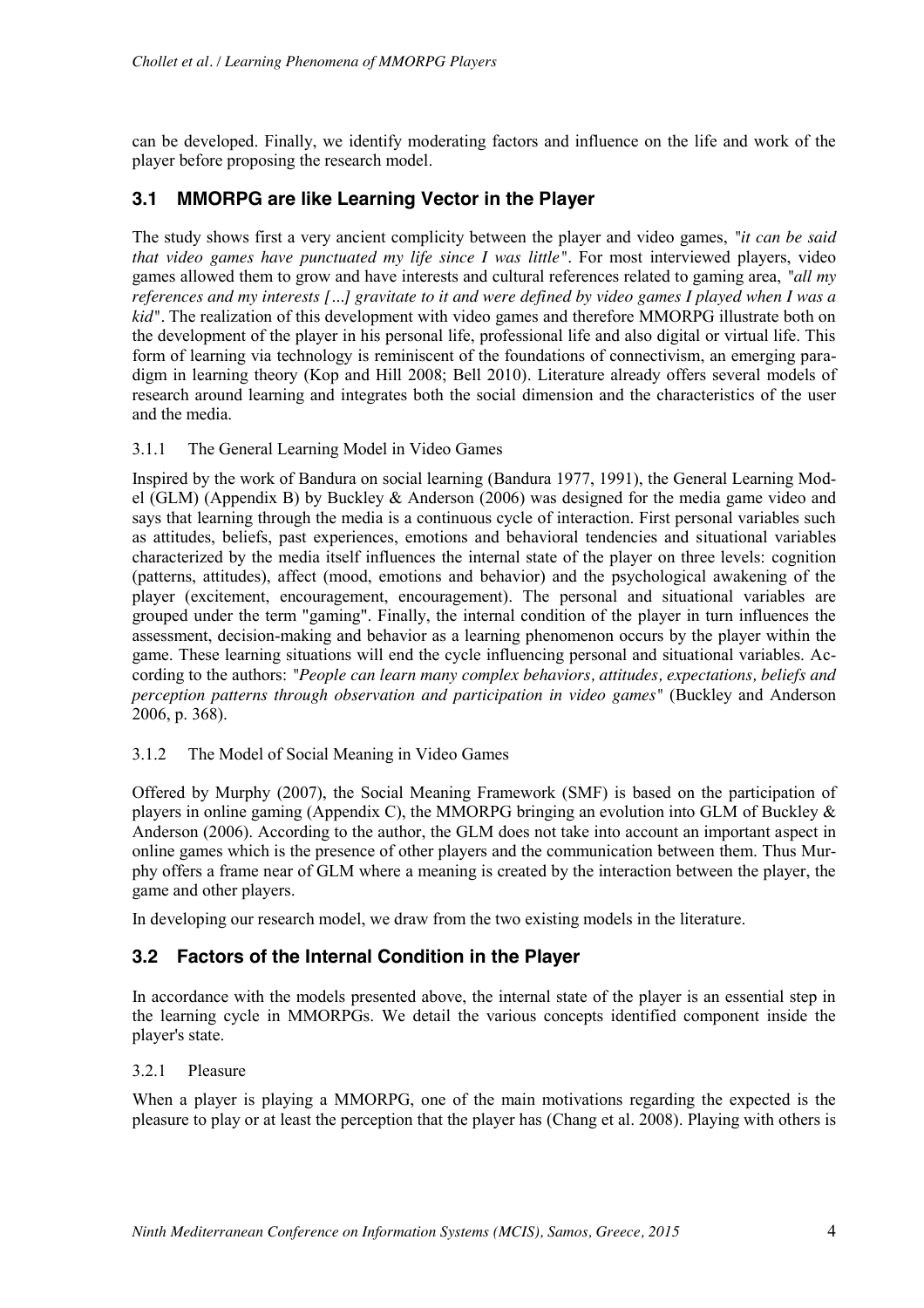also a primary factor in the pleasure of playing a MMORPGs (Chen et al. 2006). In the exploratory study, the pleasure of playing can both be present: *"I play for the fun of playing",* seen as a moment of relaxation: *"I play as passionate for fun, to relax. I practice every day [...] is like a trigger",* but also be lost when the constraints of the game are too strong: *"It may be difficult to imagine, but there is no really fun game, there are only obligations. This to move forever, be the best".*

#### 3.2.2 Self-Esteem

Several studies on MMORPG introduce the concept of self-esteem (Ryan et al. 2006; Stetina et al. 2011). In our exploratory survey, respondents did not explicitly mentioned self-esteem but the image reflected by the player can be altered: *"in video games, you still have to have a facade because it is hard to be the same in video games and in reality"*, otherwise it can improve the image that the player has of himself: "*I am a little less shy, I discovered that I could be passionate about something and that I could dedicate myself and concentrate over time, something I wasn't so sure about a few years ago".*

#### 3.2.3 Self-Efficacy

In any video game, the action of a mission or task is an important element in the progress of the game. The feeling of self-efficacy can be mobilized to assess the degree of accomplishment in video games (Lieberman 1997; Klimmt and Hartmann 2006) which in MMORPG (Pavlas 2010). Self-efficacy is also one of the pillars of social learning as defined by Bandura (1994). At several points, the players interviewed have expressed a sense of accomplishment through the MMORPG, both from a personal point of view: *"the online video game, MMO, therefore, taught me to more easily reach out to others [...] be able to be more open to strangers",* and in terms of challenges to succeed: *"We like to also make challenges that are inside the game: for example as boss killed without killing his henchmen and every time there are rewards. We had made all such deeds in the previous extension".*

#### 3.2.4 Emotivity

Via the practice of video games, designers incorporate elements allowing the player to experience emotions ranging from fear to joy through pain. The literature on emotions transmitted in video games and felt by the players is quite rich (Bouldoires 2006; Ochs et al. 2009; Geslin 2013). The players interviewed also mention emotions in video games and MMORPG: *"there is more and more emotions, feelings, people become really friends, confidants"* or *"when played much and often [...] inevitably there are emotions that involve them, feelings that apply "*or more generally *"there are games that made me cry, games that have me smile, games that scares me. It's a range of emotions as in daily life".*

#### 3.2.5 Flow (immersion)

The flow represents the state of immersion reached by an individual in an activity giving it optimum psychological state (Csikszentmihalyi 1991). Several studies on video games consider the flow as an important factor in the study of video game players (Nacke and Lindley 2008; Wang et al. 2008, 2009). To understand if the disposal occurs in the learning phenomenon among the players, and we retain this city concept in the exploratory study, *"it's true that when you are young, we enter more easily into a game and so obviously immersion is easier and you feel the strongest things with more excitement".*

#### **3.3 Learning Management Skills in the Player**

Within the meaning of Bartram (Bartram 2005), managerial skills could be developed in particular by the guild leader (group of players) of their activity into management situations within the meaning of Girin (1990). We will detail the various concepts selected.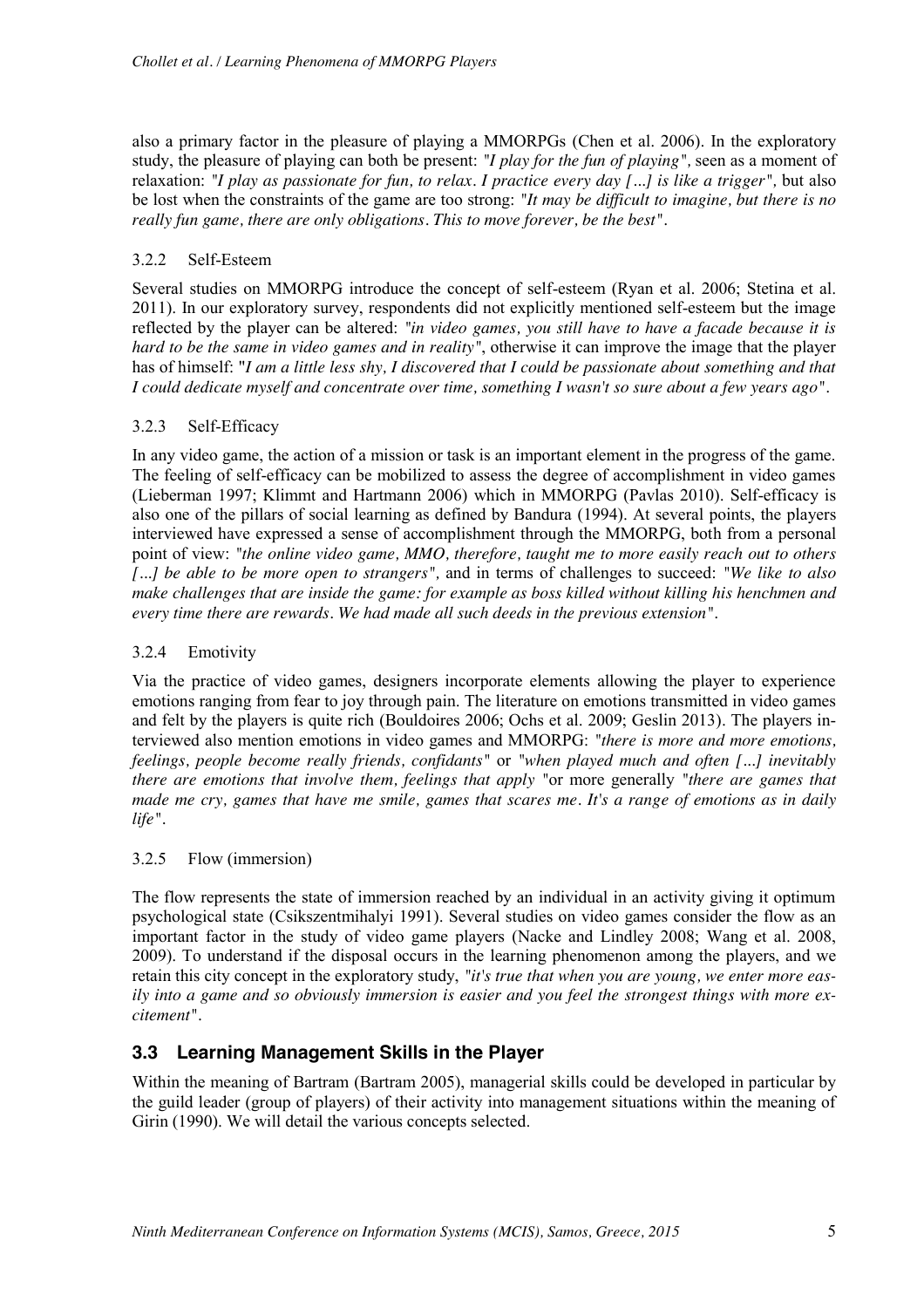#### 3.3.1 Leadership

A previous study (Xanthopoulou and Papagiannidis 2012) already showed a leadership learning phenomenon among MMORPG players being at the head of a guild. The size of the guilds can sometimes go up to several hundred members with a hierarchy. The exploratory study shows several leadership styles adopted by players who have or had positions of responsibility in the game, as a rather selfless style: *"We must learn the strategies on bosses, must be explained, learn to manage a group who will do what..."* or authoritarian: *"We must be very hard when managing people [...] not hard in the unpleasant sense, but in the authoritarian direction and get to impose ourselfs"*.

#### 3.3.2 Decision Making

In MMORPGs, players with responsibilities often have to decide on strategies and to make decisions within the moment, as in the instances and raids where the time for reflection is highly restricted. It is therefore important to a guild leader or officer responsible for overseeing the group to make a decision quickly. As already mentioned in the literature (Neto et al. 2011), the decision making in MMORPGs is also clear from the exploratory study, *"with that kind of responsibility, I have learned to have reflexes who, what, where, how have management reflexes systematically in the video game I have".*

#### 3.3.3 Communication

The community aspect of MMORPG promotes interaction between players and by extension the verbal and written communication. MMORPG thus represent a privileged communication channel for interaction between the players and improves the social aspect in the player (Peterson 2012). The results of the exploratory study show that learning to communicate seem to exist in the MMORPG: *"taught me that communication with other people",* and take an important place in the game experience, *"in a MMO you have to communicate, it is very important if you want to go on playing".*

#### 3.3.4 Coordination

In instances and raids, the guild is obliged to coordinate and collaborate to achieve the objective sought (Chen 2009). Each member has a specific role and synergy of everyone's skills allows the success or not of the goal. Coordination enables according Philippette (2014) play well together in MMORPGs. The exploratory study joins those studies like this excerpt: *"The practice of MMO taught mainly to play online and see all the behaviors of players there may be. These are people who are different and these people have a different style of play and I had to learn to coordinate, not necessarily everyone plays the same way but each have the same purpose at the same time".*

## **3.4 Moderating Effects on Learning**

Several concepts may offset the learning of managerial skills. We will present these moderating effects.

#### 3.4.1 The Role of the Player

In an MMORPG, each player can have one or more roles depending on the features of his character. From experience of the researcher on MMORPG, different roles have been identified (Chollet et al. 2013). The exploratory study also shows the importance of the roles in the game: *"When also manages a guild, [...] it is necessary that everyone plays his role so it is interesting"* It is not uncommon to have several roles, *"I've often had an officer roles, not necessarily important officer roles, but I had a lot of ancillary roles".*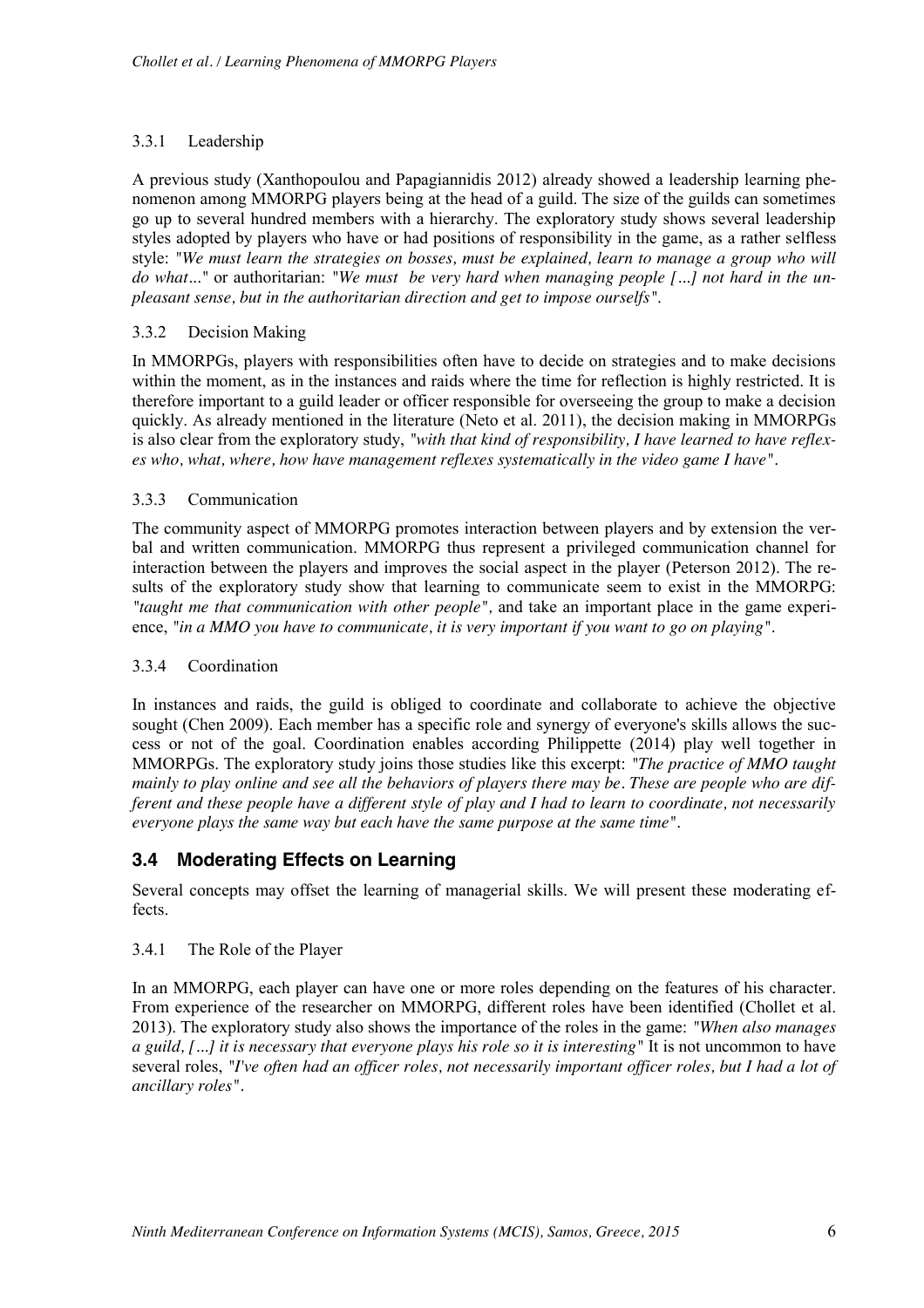#### 3.4.2 Addiction

Discussed extensively in literature (Valleur 2006; Kuss and Griffiths 2012;. Tisseron et al 2012), addiction in video games may have a moderating role in learning of managerial skills. Some interviewees' players experienced this phenomenon of addiction: *"I was addicted to some online RPGs, I was addicted and it was very hard to pull off",* which can have an impact on the health of the individual *"Some weekends I would not sleep".*

#### 3.4.3 Control Variables

Much research in information systems combine features on users (Jarvenpaa and Staples 2000; Fraser et al. 2001) that could lead to differences in the use of information systems (Gefen and Straub 1997). In the use of MMORPG, we take the characteristics of previous studies (Griffiths et al. 2004; Yee 2006), for example, age, gender, marital status or level of education.

## **3.5 Influence of MMORPG on the Personal and Professional Life**

Video Game Player should not forget the importance of personal, family and professional life. The balance between these can sometimes be a source of disagreement or disturbance as shown in the testimony of one of the interviewees: *"I was scolded by my wife at first because I was leaving, I fled saying "I have a good raid, must I go away" and I was scolded",* or instead as a beneficial link: *"I would love to combine my passion with my mastery of languages, and I'd love to work in the translation of the video game"* or *"if we manage a guild that will teach us necessarily to learn the resources, the team management, it can play on the evolution level because we get to do different things, to be more versatile, and to have some experience in the game that can enable a shift in position".*

These statements join previous studies on balancing work and family life such as that of Ahuja et al. (2007).

## **3.6 Research Design**

After presenting the different concepts, and we propose the following research model for learning managerial skills in MMORPGs next several intrinsic elements to the game and the player (gaming) and extrinsic (internal state of the player, addiction and role) moderated by addiction and role, as well as the link between the player and living real life (Figure 1). This model is based on General Learning Model (Buckley and Anderson 2006) and Social Meaning Framework (Murphy 2007), themselves based on Bandura's Theories (1977, 1986).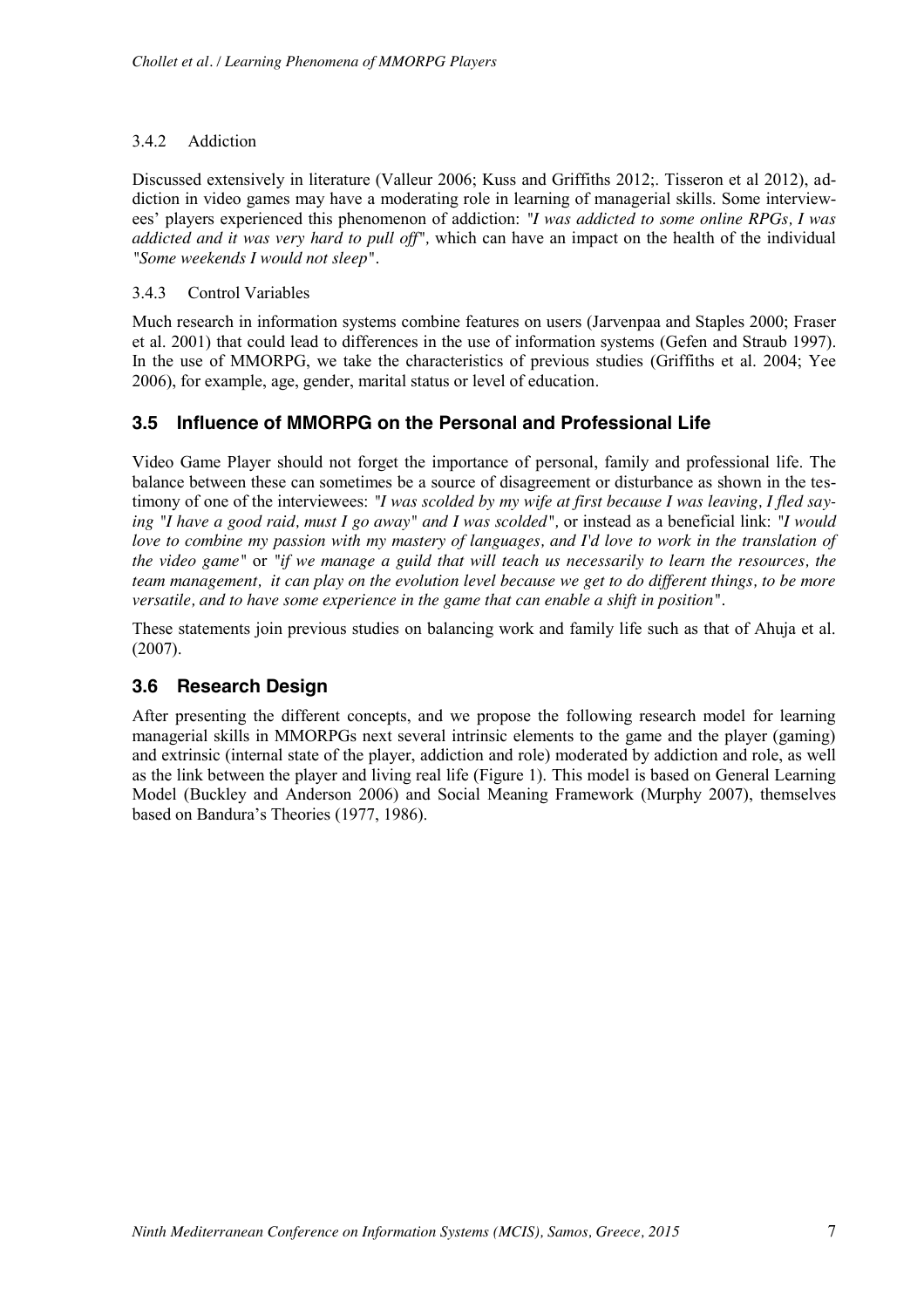

*Figure 1. Research Model.*

1

## **4 Perspectives and Contributions**

Already being validated, a quantitative exploratory phase validated the model of different measurement instruments to assess different concepts presented in this research. Data collection for the quantitative phase is over. In total, via an online survey edited thanks to the tool named *Eval and Go,* 707 answers were collected in the exploratory quantitative phase, but only 414 answers are exploitable. For the confirmatory quantitative phase, 3 690 answers were collected but only 2 628 are exploitable. Data processing of the quantitative phase will be able to test hypothesis of the model. For the data processing, the AMOS software will be used. Inspired by the GLM and SMF, this model highlights a learning process of managerial skills by MMORPG players. In 2007, Reeves Professor of Stanford University and a specialist in interactive media, including online games said: *"If you want to see what the corporate leadership might look like in three to five years, look whats happening in online games".* This statement corroborates an article in the Harvard Business Review<sup>3</sup> showing that leadership techniques adopted in video games could step changes on how managers of tomorrow and those of today could improve. A real example of the contribution of MMORPG for the player can be illustrated with the case of Heather Newman, an American of 43 years old, recruited in 2014 in the University of Michigan as the director of communication and information for his talents as a leader in the MMORPG *World of Warcraft* as well as his ability to speak in geek to students thanks to its gaming culture.

<sup>3</sup> Leadership's Online Labs (2008) : « http://hbr.org/2008/05/leaderships-online-labs/ar/1 »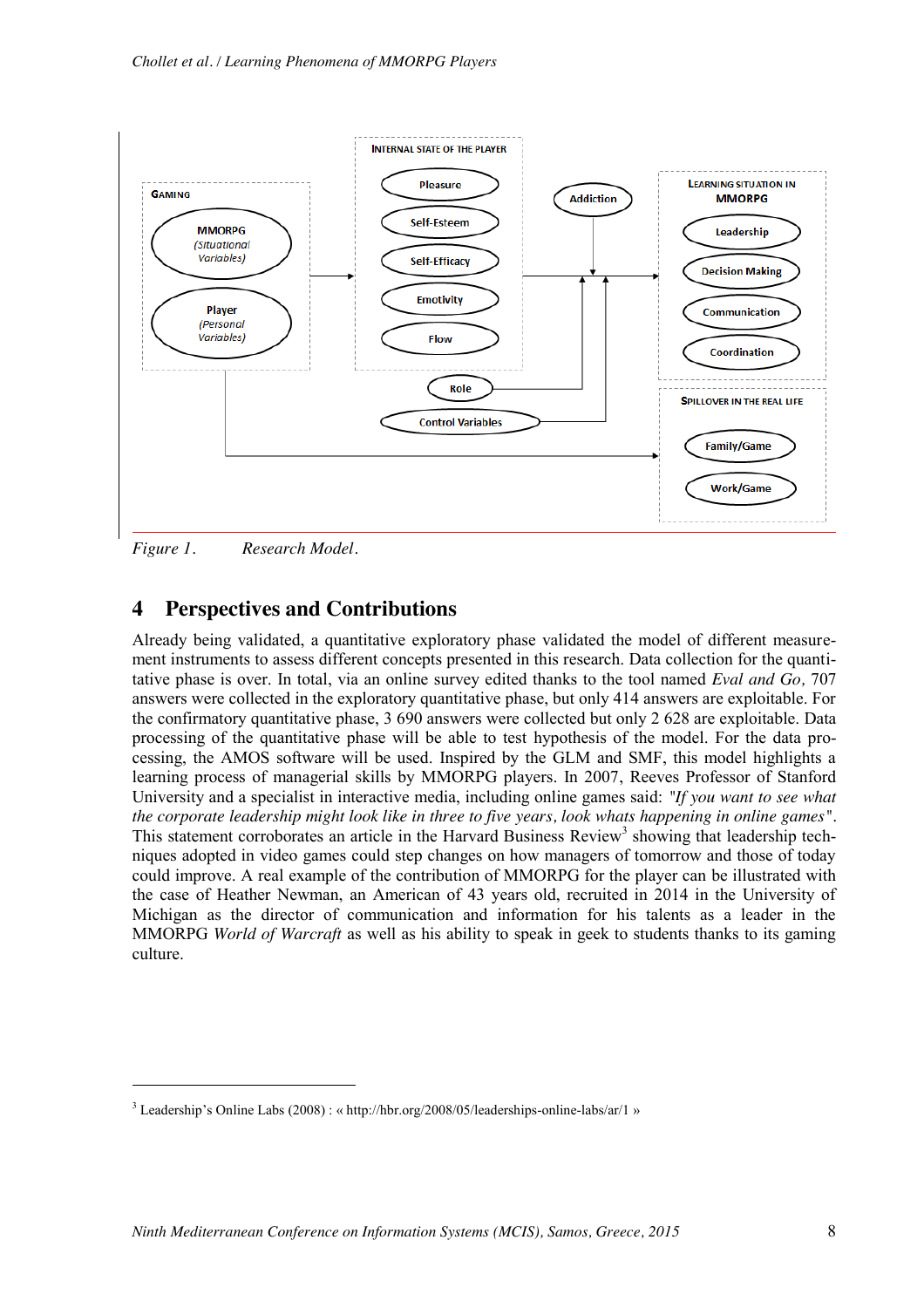#### References

- Ahuja, M. K., Chudoba, K. M., Kacmar, C. J., McKnight, D. H., and George, J. F. 2007. "IT Road Warriors: Balancing Work-Family Conflict, Job Autonomy, and Work Overload to Mitigate Turnover Intentions," *MIS Quarterly* (31:1), pp. 1–17.
- Aktouf, O. 1987. *Méthodologie des sciences sociales et approche qualitative des organisations: une introduction à la démarche classique et une critique*, Sillery: Presses de l'Univ. du Québec.
- Ang, C. S., and Zaphiris, P. 2010. "Social Roles of Players in Mmorpg Guilds," *Information, Communication & Society* (13:4), pp. 592–614.
- Bandura, A. 1977. *Social Learning Theory* (1st edition.), Englewood Cliffs, NJ: Prentice-Hall.
- Bandura, A. 1986. *Social foundations of thought and action: A social cognitive theory*Prentice-Hall series in social learning theory. (Vol. xiii), Englewood Cliffs, NJ, US: Prentice-Hall, Inc.
- Bandura, A. 1991. "Social cognitive theory of self-regulation," *Organizational Behavior and Human Decision Processes* (50:2), pp. 248–287.
- Bandura, A. 1994. "Self-Efficacy," in *The Corsini Encyclopedia of Psychology*, John Wiley & Sons, Inc.
- Bartram, D. 2005. "The Great Eight competencies: a criterion-centric approach to validation," *The Journal of Applied Psychology* (90:6), pp. 1185–1203.
- Bell, F. 2010. "Connectivism: Its place in theory-informed research and innovation in technologyenabled learning," *The International Review of Research in Open and Distributed Learning* (12:3), pp. 98–118.
- Berente, N., Hansen, S., Pike, J. C., and Bateman, P. J. 2011. "Arguing the Value of Virtual Worlds: Patterns of Discursive Sensemaking of an Innovative Technology," *MIS Q.* (35:3), pp. 685–710.
- Bouldoires, A. 2006. "Le jeu vidéo au regard de la corporéité," *Communication. Information médias théories pratiques* (Vol. 24/2), pp. 141–158.
- Buckley, K. E., and Anderson, C. A. 2006. "A Theoretical Model of the Effects and Consequences of Playing Video Games," in *Playing Video Games - Motives, Responses, and Consequences*, Mahwah, NJ: LEA., pp. 363–378.
- Cario, E. 2011. *Start ! : La grande histoire des jeux vidéo*, Editions de la Martinière.
- Chang, K., Koh, A., Low, B., Onghanseng, D., Tanoto, K., and Thuong, T. 2008. "Why I Love This Online Game: The MMORPG Stickiness Factor," *ICIS 2008 Proceedings*.
- Chaturvedi, A. R., Dolk, D. R., and Drnevich, P. L. 2011. "Design Principles for Virtual Worlds," *MIS Q.* (35:3), pp. 673–684.
- Chen, M. G. 2009. "Communication, Coordination, and Camaraderie in World of Warcraft," *Games and Culture* (4:1), pp. 47–73.
- Chen, V. H.-H., Duh, H. B.-L., Phuah, P. S. K., and Lam, D. Z. Y. 2006. "Enjoyment or Engagement? Role of Social Interaction in Playing Massively Mulitplayer Online Role-Playing Games (MMORPGS)," in *Entertainment Computing - ICEC 2006*Lecture Notes in Computer Science, R. Harper, M. Rauterberg, and M. Combetto (eds.), Springer Berlin Heidelberg, pp. 262–267.
- Chollet, A., Bourdon, I., and Rodhain, F. 2013. "Comportements et compétences managériales des joueurs de jeux vidéo en ligne massivement multi-joueurs en situation de groupe : un cas de gamification," in *Actes de la 1ère Journée AIM Serious Game et SI*, Grenoble, p. 30.
- Csikszentmihalyi, M. 1991. *Flow: The Psychology of Optimal Experience*, Harper & Row.
- Dale, K. 2005. "Building a Social Materiality: Spatial and Embodied Politics in Organizational Control," *Organization* (12:5), pp. 649–678.
- Ellul, J. 1954. *La technique, ou, l'enjeu du siècle* (1ere edition.), Paris: Armand Colin.
- Fallery, B., and Rodhain, F. 2007. "Quatre approches pour l'analyse de données textuelles: lexicale, linguistique, cognitive, thématique," in *16ème Conférence Internationale de Management Stratégique*.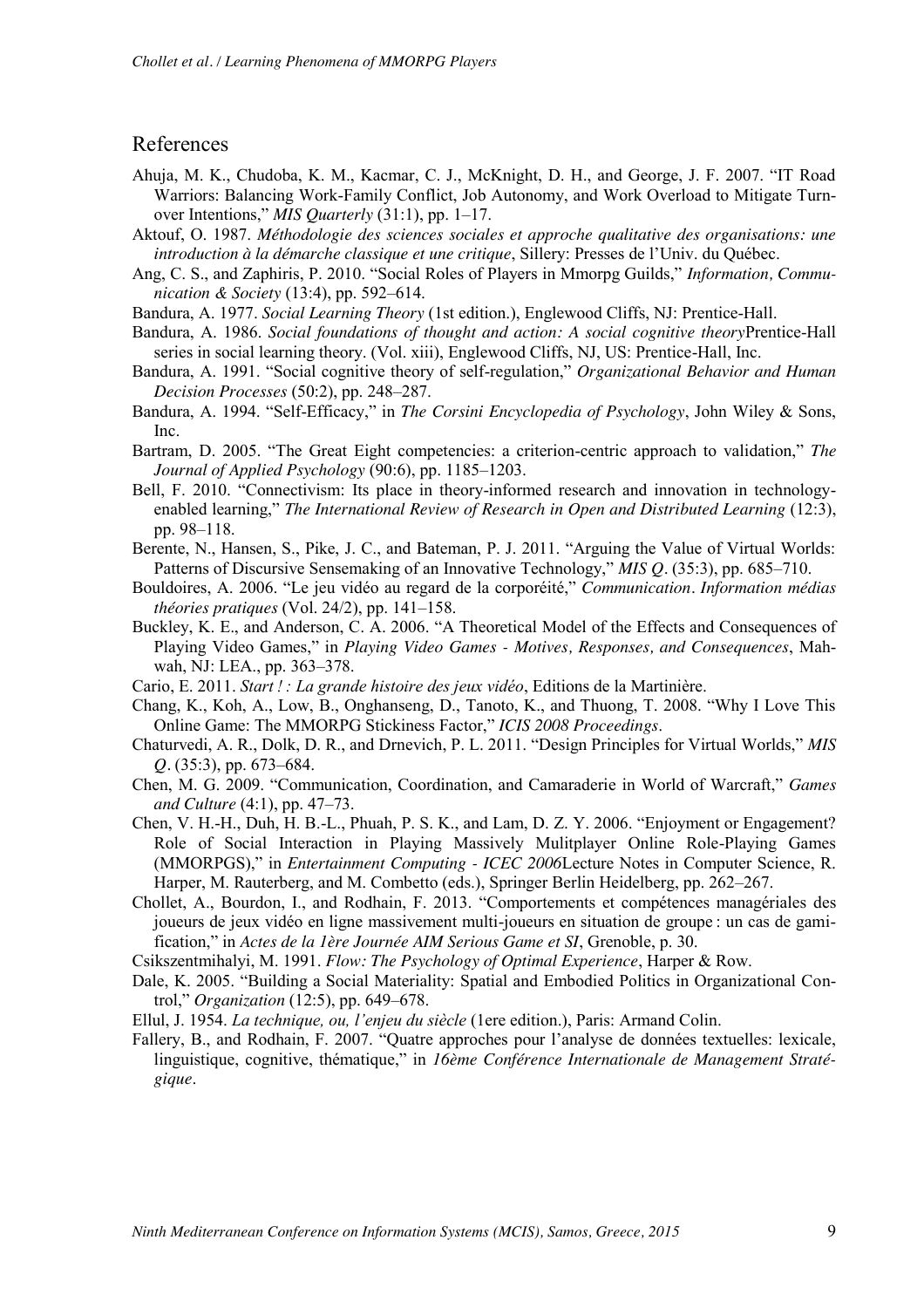- Fraser, V., Marcella, R., and Middleton, I. 2001. "Employee perceptions of knowledge sharing: Employment threat or synergy for the greater good? A case study," *Competitive Intelligence Review*  $(11:2)$ , pp.  $39 - 52$ .
- Gefen, D., and Straub, D. W. 1997. "Gender Differences in the Perception and Use of E-Mail: An Extension to the Technology Acceptance Model," *MIS Quarterly* (21:4), pp. 389–400.
- Geslin, E. 2013. "Processus d'induction d'émotions dans les environnements virtuels et le jeu vidéo," Ecole nationale supérieure d'arts et métiers - ENSAM.
- Girin, J. 1990. "L'analyse empirique des situations de gestion: éléments de théorie et de méthode," *Epistémologies et sciences de gestion, Economica*, pp. 141–182.
- Goel, L., Johnson, N. A., Junglas, I., and Ives, B. 2011. "From Space to Place: Predicting Users' Intentions to Return to Virtual Worlds," *MIS Q.* (35:3), pp. 749–772.
- Griffiths, M. D., Davies, M. N. O., and Chappell, D. 2004. "Online computer gaming: a comparison of adolescent and adult gamers," *Journal of Adolescence*Video Games and Public Health (27:1), pp. 87–96.
- Ichbiah, D. 2009. *La Saga des Jeux Vidéos* (5e Revue et augmentée.), Pix'N Love Editions.
- Jang, Y., and Ryu, S. 2011. "Exploring Game Experiences and Game Leadership in Massively Multiplayer Online Role-Playing Games: Exploring Game Leaderships in MMORPGs," *British Journal of Educational Technology* (42:4), pp. 616–623.
- Jarvenpaa, S. L., and Staples, D. S. 2000. "The use of collaborative electronic media for information sharing: an exploratory study of determinants," *The Journal of Strategic Information Systems* (9:2– 3), pp. 129–154.
- Kang, J., Ko, I., and Ko, Y. 2009. "The Impact of Social Support of Guild Members and Psychological Factors on Flow and Game Loyalty in MMORPG," in *42nd Hawaii International Conference on System Sciences, 2009. HICSS '09*, Presented at the 42nd Hawaii International Conference on System Sciences, 2009. HICSS '09, , January, pp. 1–9.
- Klimmt, C., and Hartmann, T. 2006. "Effectance, Self-Efficacy, and the Motivation to Play Video Games," in *Playing video games: Motives, responses, and consequences*P. Vorderer and J. Bryant (eds.), Mahwah, NJ, US: Lawrence Erlbaum Associates Publishers, pp. 133–145.
- Kop, R., and Hill, A. 2008. "Connectivism: Learning theory of the future or vestige of the past?," *The International Review of Research in Open and Distributed Learning* (9:3).
- Lieberman, D. A. 1997. "Interactive video games for health promotion: Effects on knowledge, selfefficacy, social support, and health," in *Health promotion and interactive technology: Theoretical applications and future directions*LEA's communication series., teractive video games for health promotion: Effects on knowledge, self-efficacy, social support, R. L. Street, Jr., W. R. Gold, and T. R. Manning (eds.), Mahwah, NJ, US: Lawrence Erlbaum Associates Publishers, pp. 103–120.
- Murphy, S. 2007. "A Social Meaning Framework for Research on Participation in Social Online Games," *Journal of Media Psychology* (12:3), pp. 13–23.
- Mysirlaki, S. 2011. *Leadership in a Networked World: The Case of Massive Multiplayer Online Environments*.
- Mysirlaki, S., and Paraskeva, F. 2012. "Leadership in MMOGs: A Field of Research on Virtual Teams," *Electronic Journal of e-Learning* (10:2), pp. 223–234.
- Nacke, L., and Lindley, C. A. 2008. "Flow and Immersion in First-person Shooters: Measuring the Player's Gameplay Experience," in *Proceedings of the 2008 Conference on Future Play: Research, Play, Share*Future Play '08, New York, NY, USA: ACM, pp. 81–88.
- Neto, H. C. S., Carvalho, L. F. B. S., Paraguaçu, F., and Lopes, R. V. V. 2011. "A MMORPG Decision-Making Model Based on Persuasive Reciprocity," in *Integrated Uncertainty in Knowledge Modelling and Decision Making*Lecture Notes in Computer Science, Y. Tang, V.-N. Huynh, and J. Lawry (eds.), Springer Berlin Heidelberg, pp. 33–47.

Nuangjumnonga, T., and Mitomo, H. 2012. "Leadership development through online gaming,".

Ochs, M., Sabouret, N., and Corruble, V. 2009. "Simulation de la dynamique des émotions et des relations sociales de personnages virtuels," *Revue d'intelligence artificielle* (23:2-3), pp. 327–357.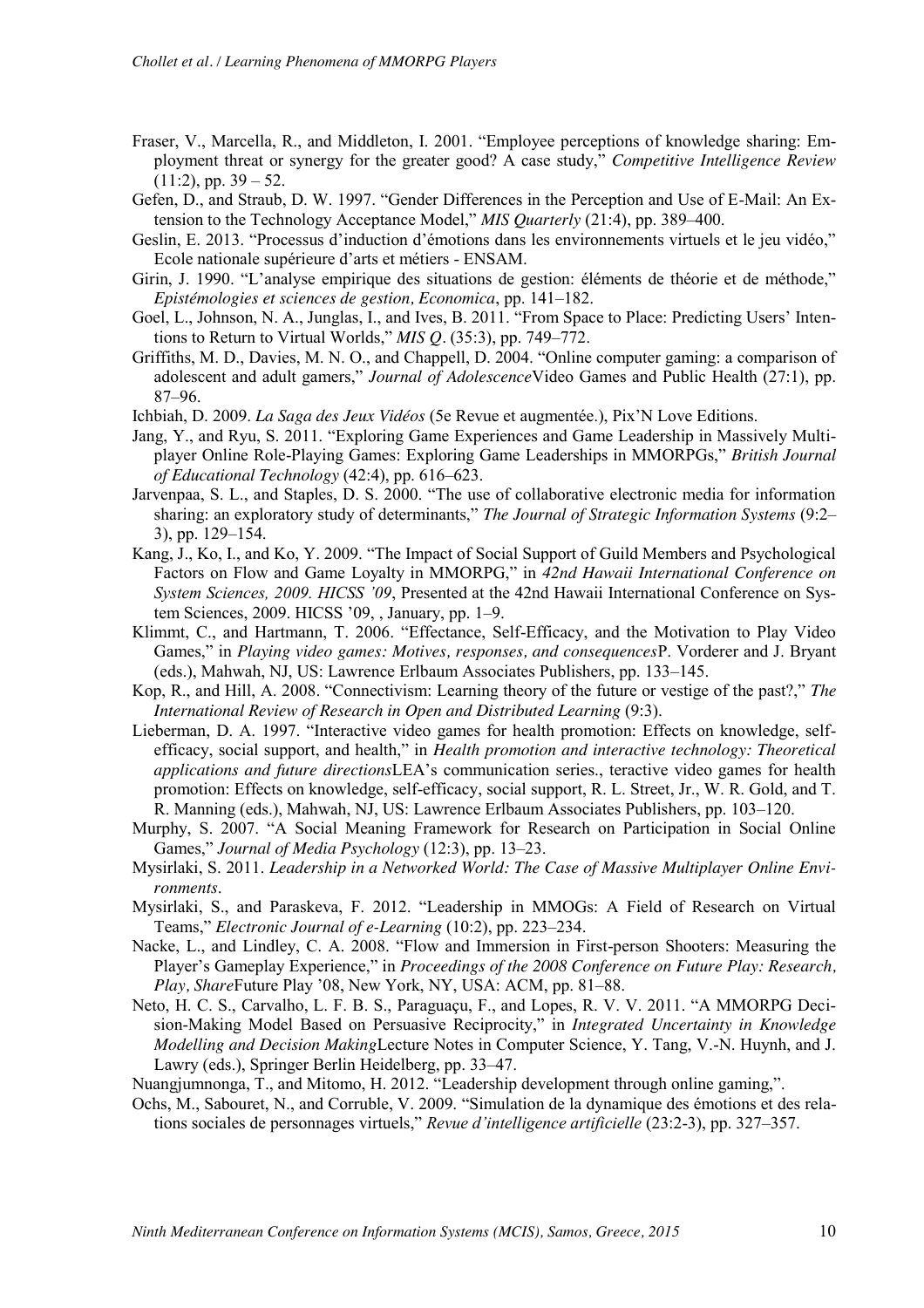- Orlikowski, W. J. 2010. "The sociomateriality of organisational life: considering technology in management research," *Cambridge Journal of Economics* (34:1), pp. 125–141.
- Pavlas, D. 2010. "A model of flow and play in game-based learning: The impact of game characteristics, player traits, and player states," University of Central Florida, Orlando, Florida.
- Peterson, M. 2012. "Learner interaction in a massively multiplayer online role playing game (MMORPG): A sociocultural discourse analysis," *ReCALL* (24:03), pp. 361–380.
- Philippette, T. 2014. "Bien jouer ensemble : les activités de coordination des joueurs de jeux de rôle en ligne massivement multijoueurs," Faculté des sciences économiques, sociales, politiques et de communication.
- Pinch, T. J., and Bijker, W. E. 1984. "The Social Construction of Facts and Artefacts: or How the Sociology of Science and the Sociology of Technology might Benefit Each Other," *Social Studies of Science* (14:3), pp. 399–441.
- Prax, P. 2014. "Leadership Style in World of Warcraft Raid Guilds,".
- Ryan, R. M., Rigby, C. S., and Przybylski, A. 2006. "The Motivational Pull of Video Games: A Self-Determination Theory Approach," *Motivation and Emotion* (30:4), pp. 344–360.
- Stetina, B. U., Kothgassner, O. D., Lehenbauer, M., and Kryspin-Exner, I. 2011. "Beyond the fascination of online-games: Probing addictive behavior and depression in the world of online-gaming," *Computers in Human Behavior*Current Research Topics in Cognitive Load Theory Third International Cognitive Load Theory Conference (27:1), pp. 473–479.
- Suh, K.-S., Kim, H., and Suh, E. K. 2011. "What if Your Avatar Looks Like You? Dual Congruity Perspectives for Avatar Use," *MIS Q.* (35:3), pp. 711–730.
- Vendramin, P., and Valenduc, G. 2005. "Technologie et société, destins croisés,".
- Vinck, D. 1997. *Sociologie des Sciences*, Paris: Armand Colin.
- Wacheux, F. 1996. *Méthodes qualitatives et recherche en gestion*, Economica.
- Wang, C. K. J., Khoo, A., Liu, W. C., and Divaharan, S. 2008. "Passion and intrinsic motivation in digital gaming," *Cyberpsychology & behavior: the impact of the Internet, multimedia and virtual reality on behavior and society* (11:1), pp. 39–45.
- Wang, C. K. J., Liu, W. C., and Khoo, A. 2009. "The Psychometric Properties of Dispositional Flow Scale-2 in Internet Gaming," *Current Psychology* (28:3), pp. 194–201.
- Wasko, M., Teigland, R., Leidner, D., and Jarvenpaa, S. 2011. "Stepping into the Internet: New Ventures in Virtual Worlds," *MIS Q.* (35:3), pp. 645–652.
- Winner, L. 1977. *Autonomous Technology: Technics-out-of-control as a Theme in Political Thought*, MIT Press.
- Xanthopoulou, D., and Papagiannidis, S. 2012. "Play online, work better? Examining the spillover of active learning and transformational leadership," *Technological Forecasting and Social Change* (79:7), pp. 1328–1339.
- Yee, N. 2006. "The demographics, motivations, and derived experiences of users of massively multiuser online graphical environments," *Presence* (15:3), pp. 309–329.
- Zhong, Z.-J. 2011. "The effects of collective MMORPG (Massively Multiplayer Online Role-Playing Games) play on gamers' online and offline social capital," *Computers in Human Behavior* (27:6), pp. 2352–2363.
- Zuboff, S. 1988. *In the age of the smart machine: The future of work and power* (Basic Books.), Basic Books.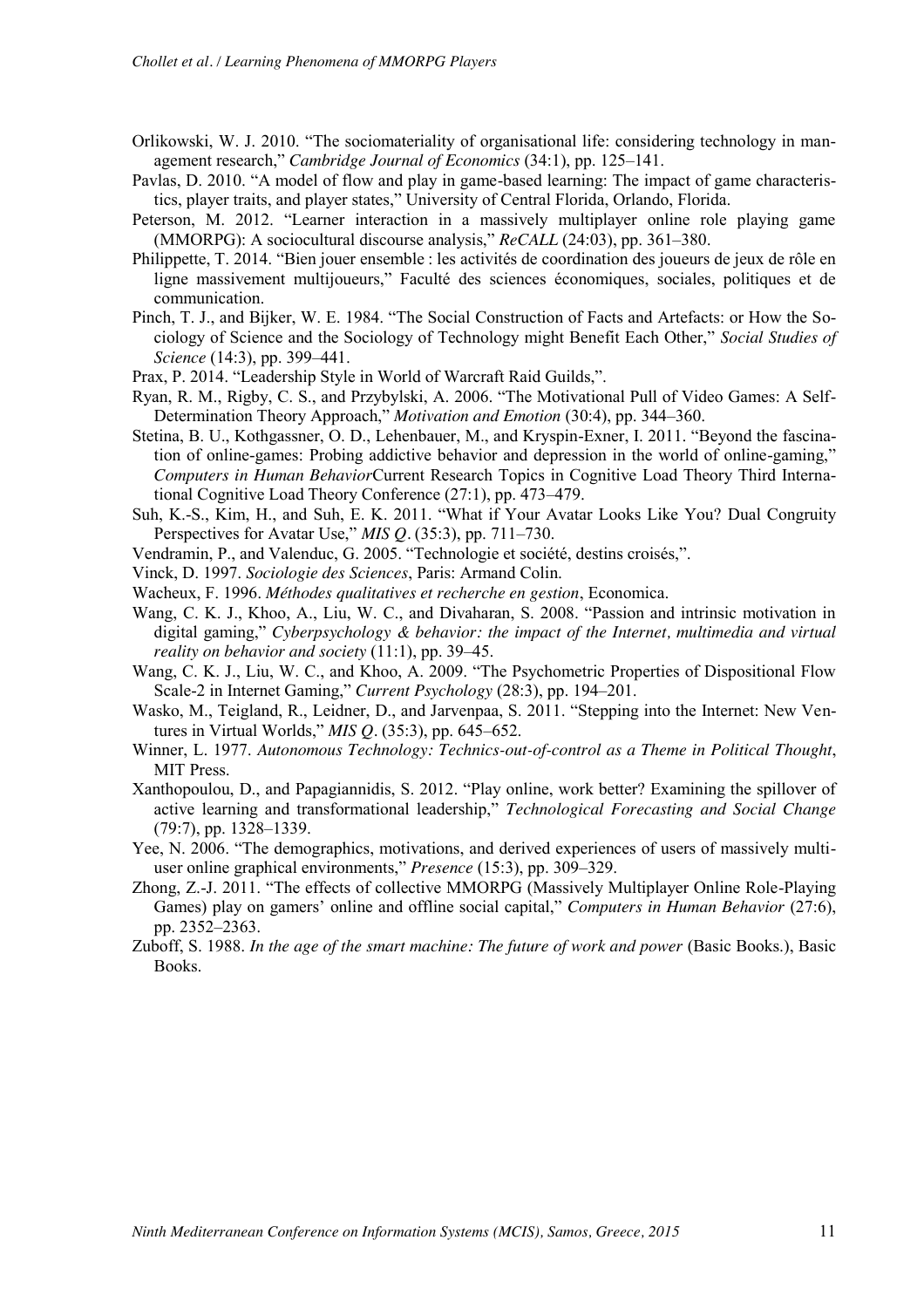| <b>ANALYSE1</b><br><b>Thématic</b>                                                                                                                                                  | <b>ANALYSE 2-A</b><br>Lexical with "guild" varia-<br>ble                  | <b>ANALYSE 2-B</b><br>Lexical with "personal" varia-<br><b>bles</b>                                                                    | <b>SYNTHESIS</b>                 |
|-------------------------------------------------------------------------------------------------------------------------------------------------------------------------------------|---------------------------------------------------------------------------|----------------------------------------------------------------------------------------------------------------------------------------|----------------------------------|
| <b>Main keywords</b>                                                                                                                                                                | 5 keywords<br>corresponding to the class                                  | <b>Variables discriminating classes</b><br>corresponding                                                                               | <b>Main thematic</b><br>obtained |
| Family, Everyday life, Profes-<br>sional life, Personal life, Love,<br>Social, Personality, Friendship,<br>Relationship, Generation, Hu-<br>man, Violence, Environment,<br>Blooming | Classe 3 : People, Genera-<br>tion, Young person, English,<br>environment | Classe 3 : Woman, Master of<br>Arts or Science, Phd, Active<br>Players<br>Classe 4 : A Levels, 31-60 years,<br><b>Inactive Players</b> | <b>Social</b>                    |
| Art, Culture, Language, Emo-<br>tion, Game, Leisure                                                                                                                                 | Classe 2 : Art, Purpose,<br>Concept, Independent,<br>Cinema               | Aucune classe correspondante                                                                                                           | Art                              |
| Technology, Practice, Money,<br>Activities, Industry                                                                                                                                | Classe 1: PC, Month, World<br>of Warcraft, Play, to Buy                   | <b>Classe 1 : BTEC First Diploma,</b><br>BTEC HND, 20-30 years                                                                         | <b>Technology</b>                |
| Conflict, Guild, Competition,<br>Learning, Time, Experience,<br>Change, Skill, Communication,<br>Behavior, Community                                                                | Classe 4 : Work, MMO,<br>Colleague, Job, Learn                            | Classe 2 : Man, Active Players,<br>$20-30$ years                                                                                       | <b>Management</b>                |

## **Appendix A: Correlation of Thematic and Lexical Analysis**

## **Appendix B: General Learning Model (Buckley and Anderson, 2006)**